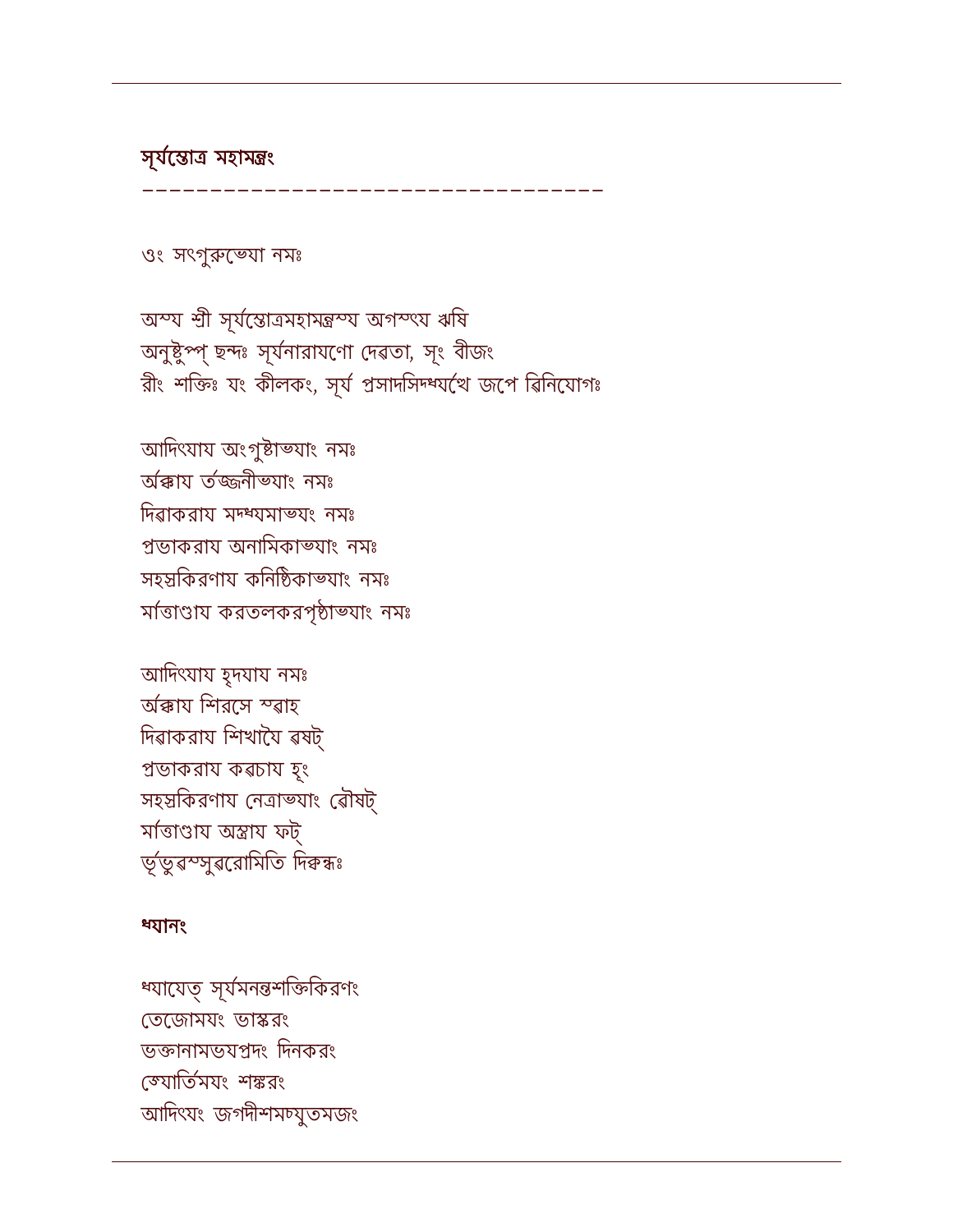| মজািণ্ডমাদ্যং শুভং                  | (1) |
|-------------------------------------|-----|
| ৱহ্মাৱিষ্ণু <del>শ্</del> চরুদ্রশ্চ |     |
| ঈশ্ৱরশ্চ সদাশিৱঃ                    |     |
| পঞ্চৱহ্মমযাকারা যেন                 |     |
| জাতা নমামি তং                       | (2) |
| কালাত্মা সৰ্ৱৰ্ভূতাত্মা             |     |
| ৱেদাত্মা ৱিশ্ৱতোমুখঃ                |     |
| জন্মসৃৎযু জরাৱ্যাধি                 |     |
| সংসারভযনাশনঃ                        | (3) |
| ৱহ্মস্ৱৱৰপ উদযে                     |     |
| মদ্ধ্যাহ্নে তু সদাশিৱঃ              |     |
| অন্তকালে স্ব্বযং ৱিষ্ণুঃ            |     |
| ত্ৰযীসূৰ্ত্তি দিৱাকরঃ               | (4) |
| একচক্ৰরথো যম্য                      |     |
| দিৱ্যঃকনকভূষিতঃ                     |     |
|                                     |     |
| সোহ্যং ভৱতু নঃ প্ৰীতঃ               |     |
| পত্মহস্তো দিৱাকরঃ                   | (5) |
| পত্মহস্তঃ পরংক্যোতিঃ                |     |
| পরেশাযনমো নমঃ                       |     |
| অণ্ডযোনে কম্মসাক্ষিন                |     |
| আদিৎযায নমোনমঃ                      | (6) |
| কমলাসনদেৱেশ                         |     |
| কস্মসাক্ষিন নমোনমঃ                  |     |

ত্ৰৈ<mark>লোক্যচ</mark>ূডামণিং

ভক্তাভীষ্টৱরপ্রদং দিনমণিং